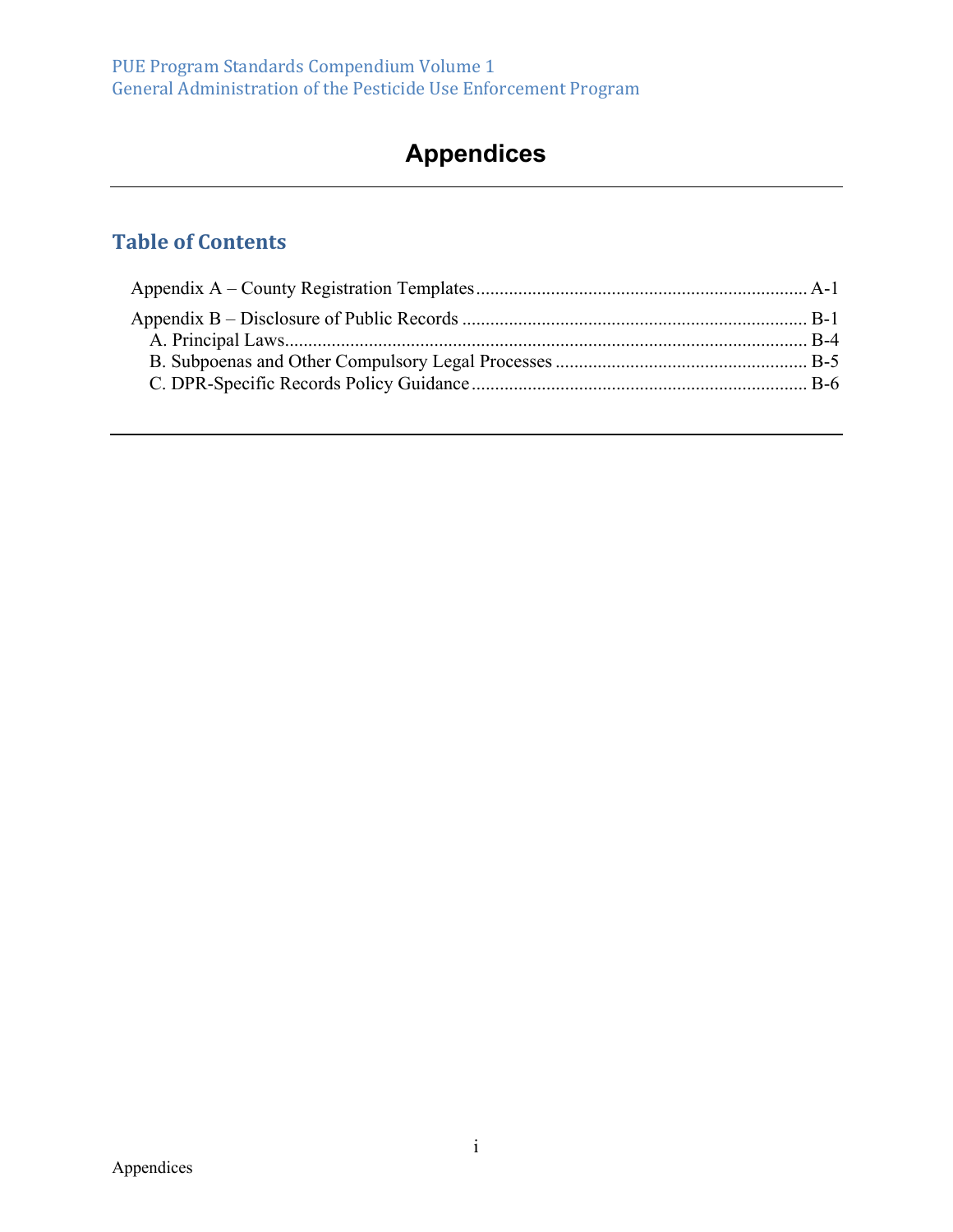(This page intentionally left blank to facilitate double-sided printing.)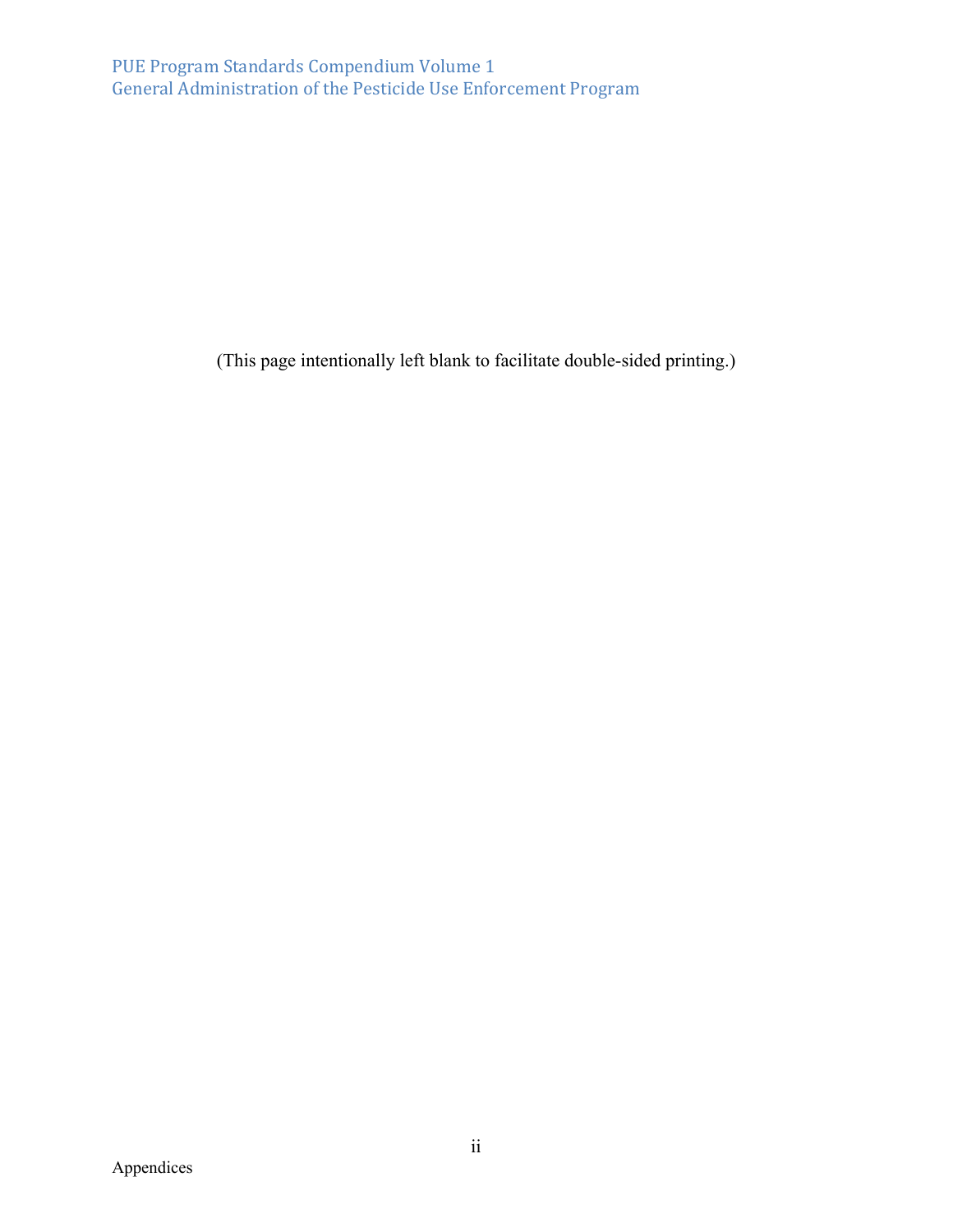## **Appendix A – County Registration Templates**

**Introduction** CACs can use the following "reproduction template" in conjunction with the appropriate DPR form to register Advisors, Businesses and Pilots. CACs can also develop their own form provided it captures all the required information. The *Application for Pest Control Equipment Registration* (DPR-ENF-058) follows the template.

> After that are the registration forms for Structural Branch 1 and Branch 2/3 businesses. These forms may be used or reformatted to meet your county needs.

> > *Continued on next page*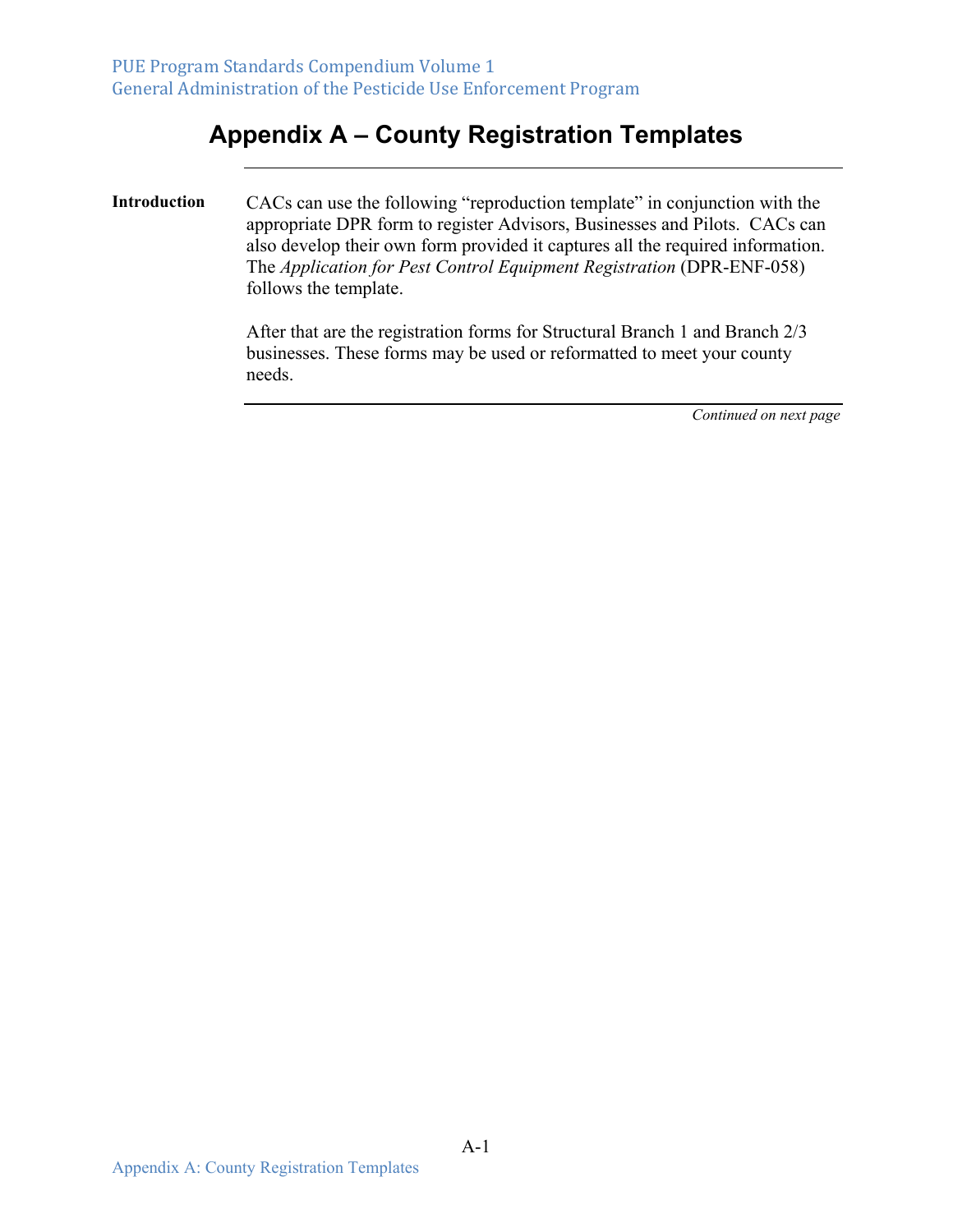#### **REPRODUCTION TEMPLATE**

County Registration Form copy Here (e.g., DPR-PML-009, DPR-PML-059, etc.)

|                | OTHER INFORMATION AS NEEDED<br>Licensee Information:<br><b>Emergency Contact Phone No.:</b> |
|----------------|---------------------------------------------------------------------------------------------|
| Card copy here | Employer:                                                                                   |
|                | <b>Street Address</b>                                                                       |
|                | City                                                                                        |
|                | ZIP Code                                                                                    |
|                | Telephone                                                                                   |
|                | Valid Medical Certificate? (For pilots only)                                                |
|                | Yes                                                                                         |
|                | N <sub>o</sub>                                                                              |
|                |                                                                                             |
|                |                                                                                             |
|                |                                                                                             |
|                |                                                                                             |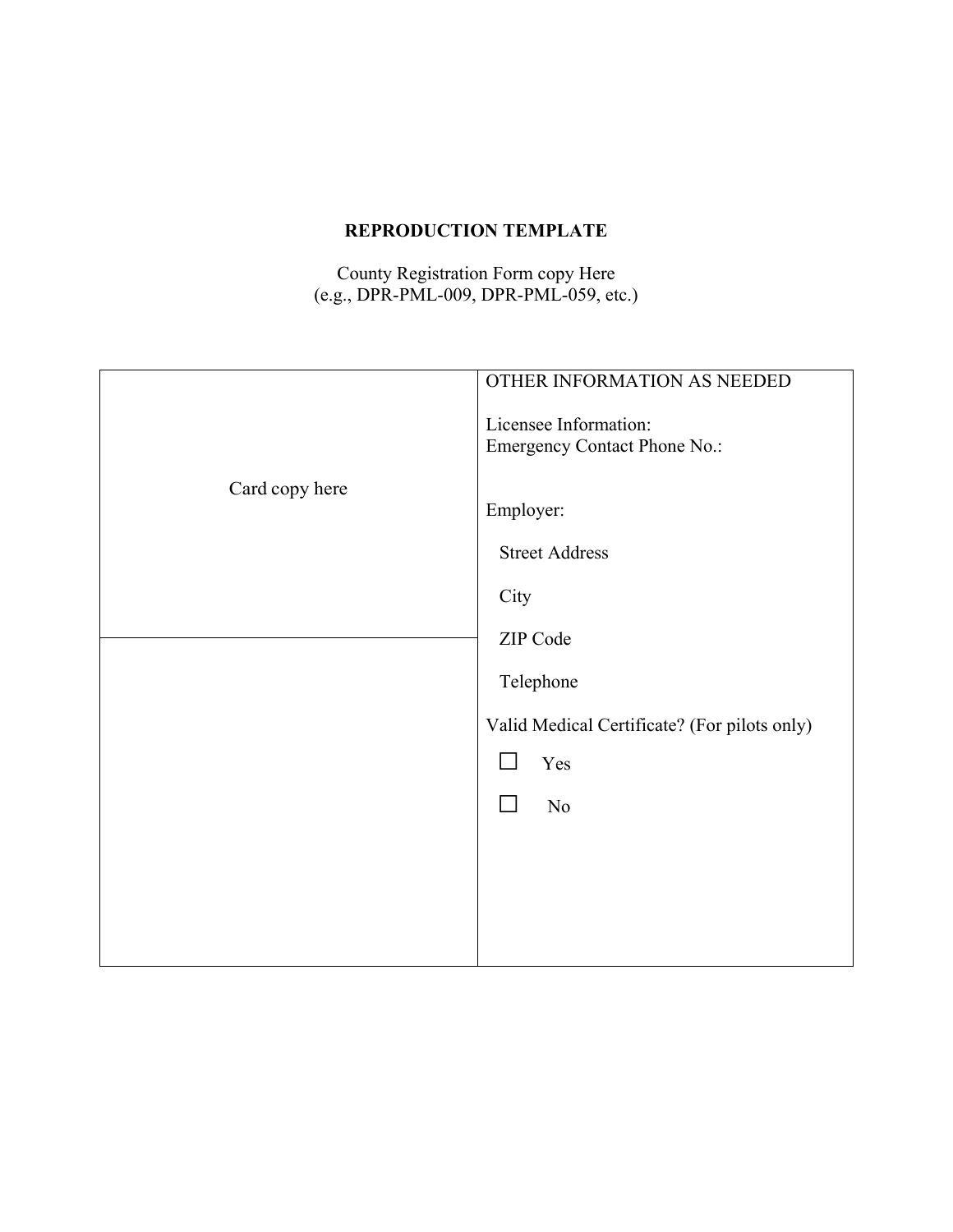#### STATE OF CALIFORNIA **APPLICATION FOR PEST CONTROL EQUIPMENT REGISTRATION**

DPR-ENF-058 (REV.4/95)

 $\begin{array}{|c|c|c|}\hline \multicolumn{1}{c|}{\text{COUNTY}}\hline \end{array}$ 

FOR CALENDAR YEAR ENDING DECEMBER 31, PHOTO CALENDAR YEAR ENDING DECEMBER 31,

| NAME - (UNDER WHICH APPLICANT IS ENGAGED IN BUSINESS)                                                                                       |                                                                         |               |                                                          |                                                                     |            |
|---------------------------------------------------------------------------------------------------------------------------------------------|-------------------------------------------------------------------------|---------------|----------------------------------------------------------|---------------------------------------------------------------------|------------|
|                                                                                                                                             |                                                                         |               |                                                          |                                                                     |            |
|                                                                                                                                             | LIST BELOW ALL EQUIPMENT TO BE USED IN THIS COUNTY. INDICATE APPLICABLE |               |                                                          |                                                                     |            |
|                                                                                                                                             |                                                                         |               |                                                          | TYPE OF EQUIPMENT: FOR AIRCRAFT, SHOW FIXED WING OR HELICOPTER. FOR |            |
|                                                                                                                                             |                                                                         |               | GROUND, SHOW SPEED SPRAYER, POWER DUSTER, HAND GUN, ETC. |                                                                     |            |
| <b>MANUFACTURER</b>                                                                                                                         | AIR                                                                     | <b>GROUND</b> | <b>EQUIPMENT TYPE</b>                                    | VEHICLE LIC. OR AIRCRAFT NO.                                        | OTHER I.D. |
| 1                                                                                                                                           |                                                                         |               |                                                          |                                                                     |            |
| $\overline{2}$                                                                                                                              |                                                                         |               |                                                          |                                                                     |            |
| 3                                                                                                                                           |                                                                         |               |                                                          |                                                                     |            |
| $\overline{4}$                                                                                                                              |                                                                         |               |                                                          |                                                                     |            |
| 5                                                                                                                                           |                                                                         |               |                                                          |                                                                     |            |
| 6                                                                                                                                           |                                                                         |               |                                                          |                                                                     |            |
| $\overline{7}$                                                                                                                              |                                                                         |               |                                                          |                                                                     |            |
| 8                                                                                                                                           |                                                                         |               |                                                          |                                                                     |            |
| 9                                                                                                                                           |                                                                         |               |                                                          |                                                                     |            |
| 10                                                                                                                                          |                                                                         |               |                                                          |                                                                     |            |
| 11                                                                                                                                          |                                                                         |               |                                                          |                                                                     |            |
| 12                                                                                                                                          |                                                                         |               |                                                          |                                                                     |            |
| 13                                                                                                                                          |                                                                         |               |                                                          |                                                                     |            |
| 14                                                                                                                                          |                                                                         |               |                                                          |                                                                     |            |
| 15                                                                                                                                          |                                                                         |               |                                                          |                                                                     |            |
| 16                                                                                                                                          |                                                                         |               |                                                          |                                                                     |            |
| 17                                                                                                                                          |                                                                         |               |                                                          |                                                                     |            |
| 18                                                                                                                                          |                                                                         |               |                                                          |                                                                     |            |
| 19                                                                                                                                          |                                                                         |               |                                                          |                                                                     |            |
| 20                                                                                                                                          |                                                                         |               |                                                          |                                                                     |            |
| I HEREBY CERTIFY THAT MY GROUND EQUIPMENT IS PROPERLY MARKED AND THAT THE INFORMATION<br>CONTAINED IN THIS APPLICATION IS TRUE AND CORRECT. |                                                                         |               |                                                          |                                                                     |            |
| <b>SIGNATURE</b>                                                                                                                            |                                                                         |               |                                                          | <b>DATE</b>                                                         |            |
|                                                                                                                                             |                                                                         |               |                                                          |                                                                     |            |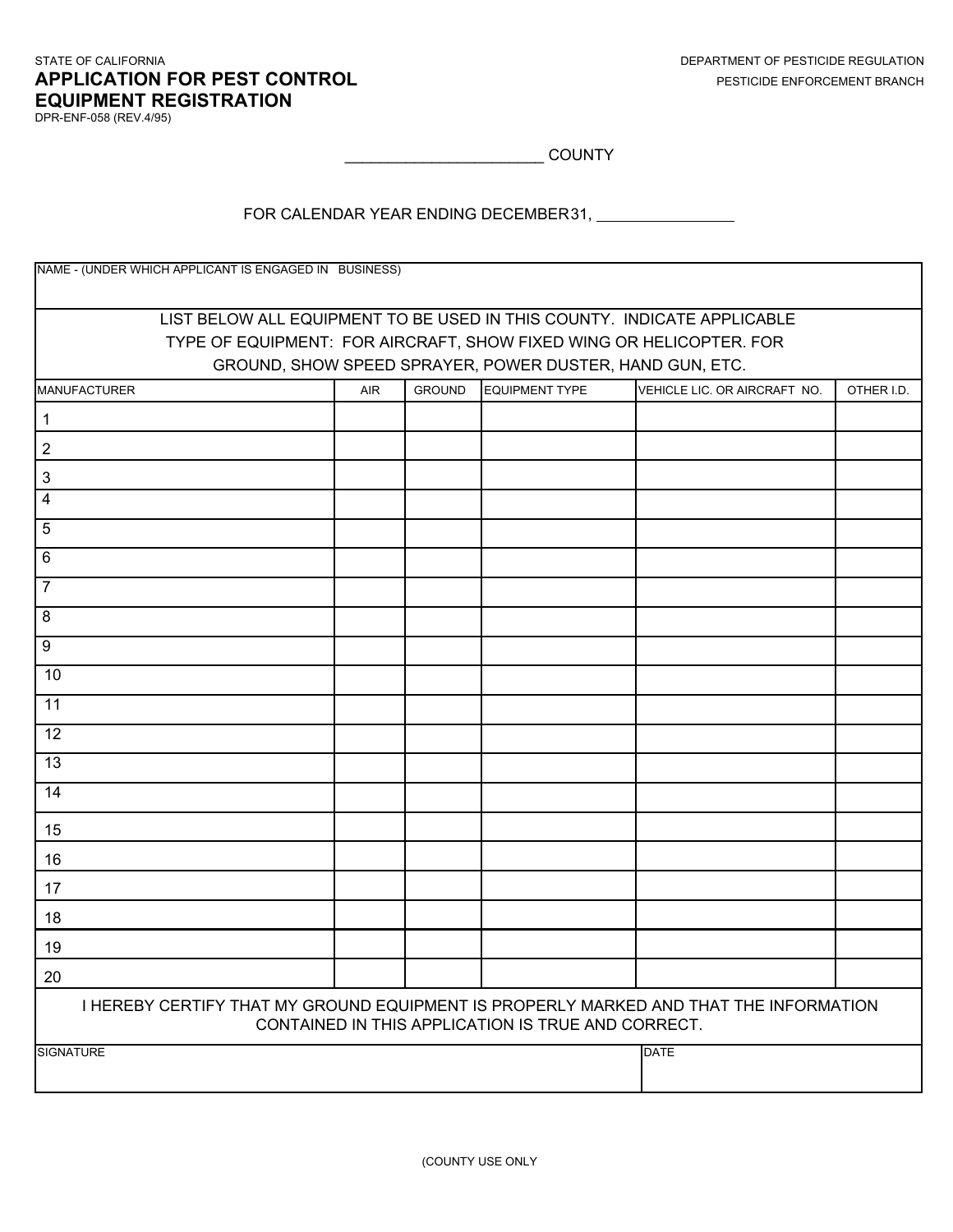#### COUNTY AGRICULTURAL COMMISSIONER

## REGISTRATION FOR BRANCH 1 - STRUCTURAL FUMIGATION

|                                                                                                                                                                                                                                                                                                                                                                                                                                     |                                                             | For Year:                                                                                                       |  |
|-------------------------------------------------------------------------------------------------------------------------------------------------------------------------------------------------------------------------------------------------------------------------------------------------------------------------------------------------------------------------------------------------------------------------------------|-------------------------------------------------------------|-----------------------------------------------------------------------------------------------------------------|--|
| <b>COMPANY INFORMATION:</b>                                                                                                                                                                                                                                                                                                                                                                                                         |                                                             |                                                                                                                 |  |
|                                                                                                                                                                                                                                                                                                                                                                                                                                     |                                                             |                                                                                                                 |  |
|                                                                                                                                                                                                                                                                                                                                                                                                                                     |                                                             |                                                                                                                 |  |
|                                                                                                                                                                                                                                                                                                                                                                                                                                     | $\sum$ ip:                                                  |                                                                                                                 |  |
| Telephone: () Fax: () E-mail:                                                                                                                                                                                                                                                                                                                                                                                                       |                                                             |                                                                                                                 |  |
| Physical Address: 1988 and 2008 and 2008 and 2008 and 2008 and 2008 and 2008 and 2008 and 2008 and 2008 and 20<br>(if different than above)                                                                                                                                                                                                                                                                                         |                                                             |                                                                                                                 |  |
|                                                                                                                                                                                                                                                                                                                                                                                                                                     |                                                             |                                                                                                                 |  |
| OPR: <u>(Print Name of Operator)</u> License: <u>License:</u> Exp: Exp:                                                                                                                                                                                                                                                                                                                                                             |                                                             |                                                                                                                 |  |
| SUPERVISION: Qualifying Manager (QM) and Branch Supervisor (BS) (Responsible Person)                                                                                                                                                                                                                                                                                                                                                |                                                             |                                                                                                                 |  |
|                                                                                                                                                                                                                                                                                                                                                                                                                                     |                                                             |                                                                                                                 |  |
| $QM:$ $\frac{QM}{(Print Name)}$                                                                                                                                                                                                                                                                                                                                                                                                     |                                                             | License: Exp:                                                                                                   |  |
| $\text{BS:}\n \begin{array}{c}\n \text{(-1,0)} \\ \text{(-2,0)} \\ \text{(-2,0)} \\ \text{(-3,0)} \\ \text{(-4,0)} \\ \text{(-5,0)} \\ \text{(-6,0)} \\ \text{(-6,0)} \\ \text{(-6,0)} \\ \text{(-6,0)} \\ \text{(-6,0)} \\ \text{(-6,0)} \\ \text{(-6,0)} \\ \text{(-6,0)} \\ \text{(-6,0)} \\ \text{(-6,0)} \\ \text{(-6,0)} \\ \text{(-6,0)} \\ \text{(-6,0)} \\ \text{(-6,0)} \\ \text{(-6,0)} \\ \text{(-6,0)} \\ \text{(-6,0$ |                                                             |                                                                                                                 |  |
| REGISTRATION INFORMATION / FEES:                                                                                                                                                                                                                                                                                                                                                                                                    |                                                             |                                                                                                                 |  |
| (Submit all pages with appropriate fees, and signatures)                                                                                                                                                                                                                                                                                                                                                                            |                                                             |                                                                                                                 |  |
| Total Fees Submitted: \$ ___________ Make check payable to: _____________________                                                                                                                                                                                                                                                                                                                                                   |                                                             |                                                                                                                 |  |
|                                                                                                                                                                                                                                                                                                                                                                                                                                     |                                                             |                                                                                                                 |  |
|                                                                                                                                                                                                                                                                                                                                                                                                                                     |                                                             |                                                                                                                 |  |
|                                                                                                                                                                                                                                                                                                                                                                                                                                     |                                                             | Date:                                                                                                           |  |
| Signature:                                                                                                                                                                                                                                                                                                                                                                                                                          | I certify that the information provided is TRUE and CORRECT | $\text{Title:} \begin{tabular}{ c c c } \hline \quad \quad & \quad \quad & \quad \quad \\ \hline \end{tabular}$ |  |
|                                                                                                                                                                                                                                                                                                                                                                                                                                     |                                                             |                                                                                                                 |  |

#### **THIS REGISTRATION WILL NOT BE VALID IF IT IS NOT ACCOMPANIED BY THE REQUIRED FEE**

**(if applicable).** Food and Agricultural Code section 15204.5(a) requires each licensed structural pest control operator field representative and (SPCB) registered company to register with the commissioner prior to conducting fumigations in any county. The registration shall cover a calendar year. A fee may also be required at the time of registration. The fee shall be set by the county Board of Supervisors, except that in no case shall the fee exceed the actual cost of processing the registration or twenty-five dollars (\$25), whichever is less. Registrations may be amended to add operators, field representatives and locations during the year for a fee not to exceed ten dollars (\$10).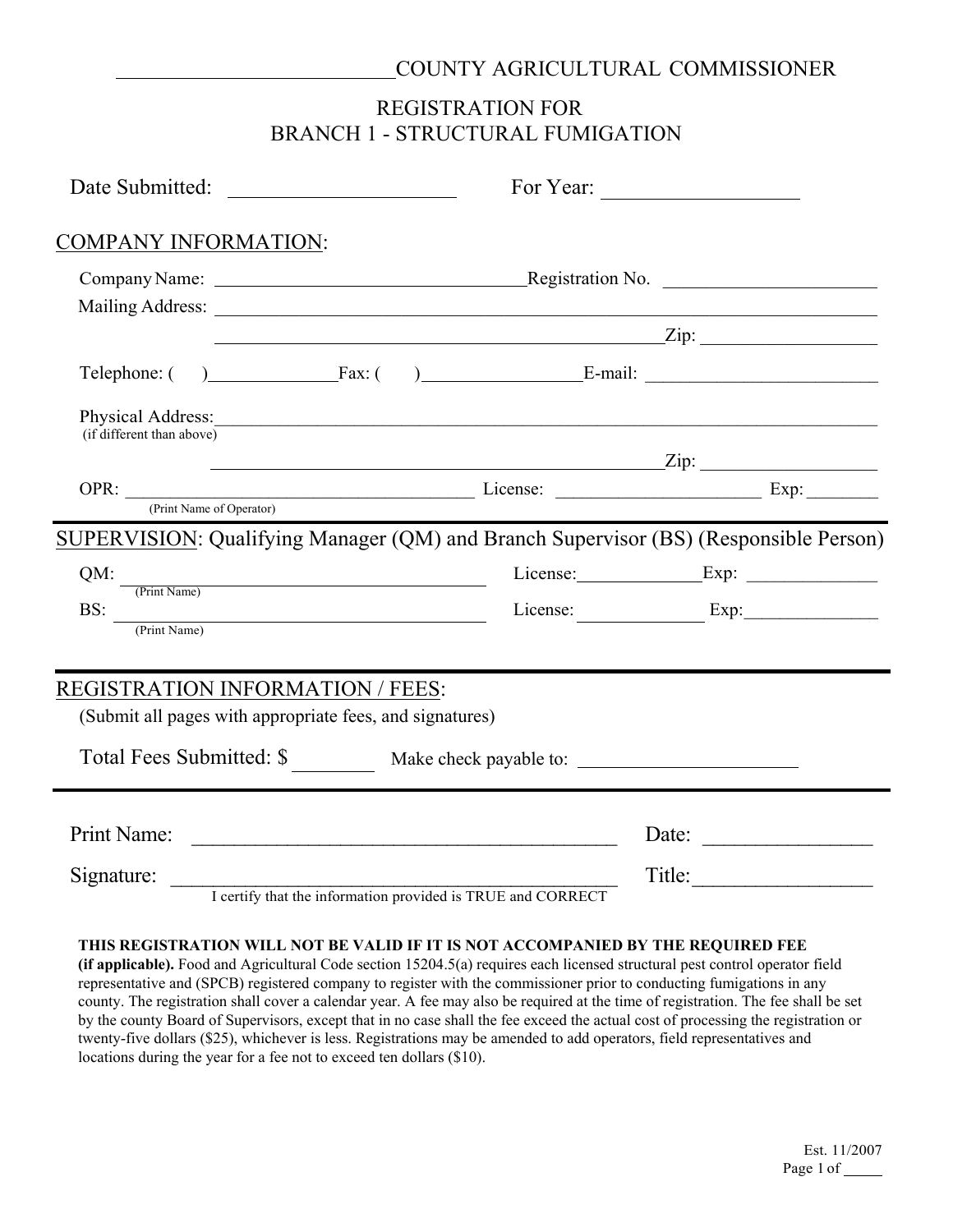#### COUNTY AGRICULTURAL COMMISSIONER

## REGISTRATION FOR BRANCH 1 - STRUCTURAL FUMIGATION

## **ADDITIONAL BRANCH LOCATIONS**

| Date Submitted:                                                                                                                                                                                                                                                                                                                                                                                                                     |                                                                                                                                                                                                                                                                                                                                                                                                                                                                                                   |  |
|-------------------------------------------------------------------------------------------------------------------------------------------------------------------------------------------------------------------------------------------------------------------------------------------------------------------------------------------------------------------------------------------------------------------------------------|---------------------------------------------------------------------------------------------------------------------------------------------------------------------------------------------------------------------------------------------------------------------------------------------------------------------------------------------------------------------------------------------------------------------------------------------------------------------------------------------------|--|
| 1) BRANCH OFFICE (list all) performing work in the County:                                                                                                                                                                                                                                                                                                                                                                          |                                                                                                                                                                                                                                                                                                                                                                                                                                                                                                   |  |
|                                                                                                                                                                                                                                                                                                                                                                                                                                     |                                                                                                                                                                                                                                                                                                                                                                                                                                                                                                   |  |
|                                                                                                                                                                                                                                                                                                                                                                                                                                     | $\text{Zip:}\n \begin{picture}(150,10) \put(0,0){\dashbox{0.5}(10,0){ }} \put(15,0){\dashbox{0.5}(10,0){ }} \put(15,0){\dashbox{0.5}(10,0){ }} \put(15,0){\dashbox{0.5}(10,0){ }} \put(15,0){\dashbox{0.5}(10,0){ }} \put(15,0){\dashbox{0.5}(10,0){ }} \put(15,0){\dashbox{0.5}(10,0){ }} \put(15,0){\dashbox{0.5}(10,0){ }} \put(15,0){\dashbox{0.5}(10,0){ }} \put(1$<br><u> 1980 - Johann Barbara, martin amerikan basar dan berasal dalam basa dalam basar dalam basar dalam basa dalam </u> |  |
|                                                                                                                                                                                                                                                                                                                                                                                                                                     | SUPERVISION: Qualifying Manager (QM) and Branch Supervisor (BS) (Responsible Person)                                                                                                                                                                                                                                                                                                                                                                                                              |  |
|                                                                                                                                                                                                                                                                                                                                                                                                                                     |                                                                                                                                                                                                                                                                                                                                                                                                                                                                                                   |  |
|                                                                                                                                                                                                                                                                                                                                                                                                                                     |                                                                                                                                                                                                                                                                                                                                                                                                                                                                                                   |  |
| $\text{BS:}\n \begin{array}{c}\n \text{(-1,1)} \\ \text{(-2,1)} \\ \text{(-2,1)} \\ \text{(-3,1)} \\ \text{(-4,1)} \\ \text{(-5,1)} \\ \text{(-6,1)} \\ \text{(-7,1)} \\ \text{(-8,1)} \\ \text{(-9,1)} \\ \text{(-1,1)} \\ \text{(-1,1)} \\ \text{(-1,1)} \\ \text{(-1,1)} \\ \text{(-1,1)} \\ \text{(-1,1)} \\ \text{(-1,1)} \\ \text{(-1,1)} \\ \text{(-1,1)} \\ \text{(-1,1)} \\ \text{(-1,1)} \\ \text{(-1,1)} \\ \text{(-1,1$ | License: Exp:                                                                                                                                                                                                                                                                                                                                                                                                                                                                                     |  |
| 2) BRANCH OFFICE:                                                                                                                                                                                                                                                                                                                                                                                                                   |                                                                                                                                                                                                                                                                                                                                                                                                                                                                                                   |  |
|                                                                                                                                                                                                                                                                                                                                                                                                                                     | $\overline{2ip}$ :                                                                                                                                                                                                                                                                                                                                                                                                                                                                                |  |
|                                                                                                                                                                                                                                                                                                                                                                                                                                     | SUPERVISION: Qualifying Manager (QM) and Branch Supervisor (BS) (Responsible Person)                                                                                                                                                                                                                                                                                                                                                                                                              |  |
| QM:                                                                                                                                                                                                                                                                                                                                                                                                                                 | The United Name Exp: Exp: Exp: Exp:                                                                                                                                                                                                                                                                                                                                                                                                                                                               |  |
| BS:                                                                                                                                                                                                                                                                                                                                                                                                                                 | Exp: Exp:                                                                                                                                                                                                                                                                                                                                                                                                                                                                                         |  |
| 3) BRANCH OFFICE (list all) performing work in the County:                                                                                                                                                                                                                                                                                                                                                                          |                                                                                                                                                                                                                                                                                                                                                                                                                                                                                                   |  |
|                                                                                                                                                                                                                                                                                                                                                                                                                                     | $\mathsf{Zip:}$<br>and the control of the control of the control of the control of the control of the control of the control of the                                                                                                                                                                                                                                                                                                                                                               |  |
| Telephone: ()                                                                                                                                                                                                                                                                                                                                                                                                                       | Fax (                                                                                                                                                                                                                                                                                                                                                                                                                                                                                             |  |
|                                                                                                                                                                                                                                                                                                                                                                                                                                     | SUPERVISION: Qualifying Manager (QM) and Branch Supervisor (BS) (Responsible Person)                                                                                                                                                                                                                                                                                                                                                                                                              |  |
| QM:<br>(Print Name)                                                                                                                                                                                                                                                                                                                                                                                                                 | License: Exp:                                                                                                                                                                                                                                                                                                                                                                                                                                                                                     |  |
| BS:                                                                                                                                                                                                                                                                                                                                                                                                                                 | License: Exp:                                                                                                                                                                                                                                                                                                                                                                                                                                                                                     |  |
| (Print Name)                                                                                                                                                                                                                                                                                                                                                                                                                        |                                                                                                                                                                                                                                                                                                                                                                                                                                                                                                   |  |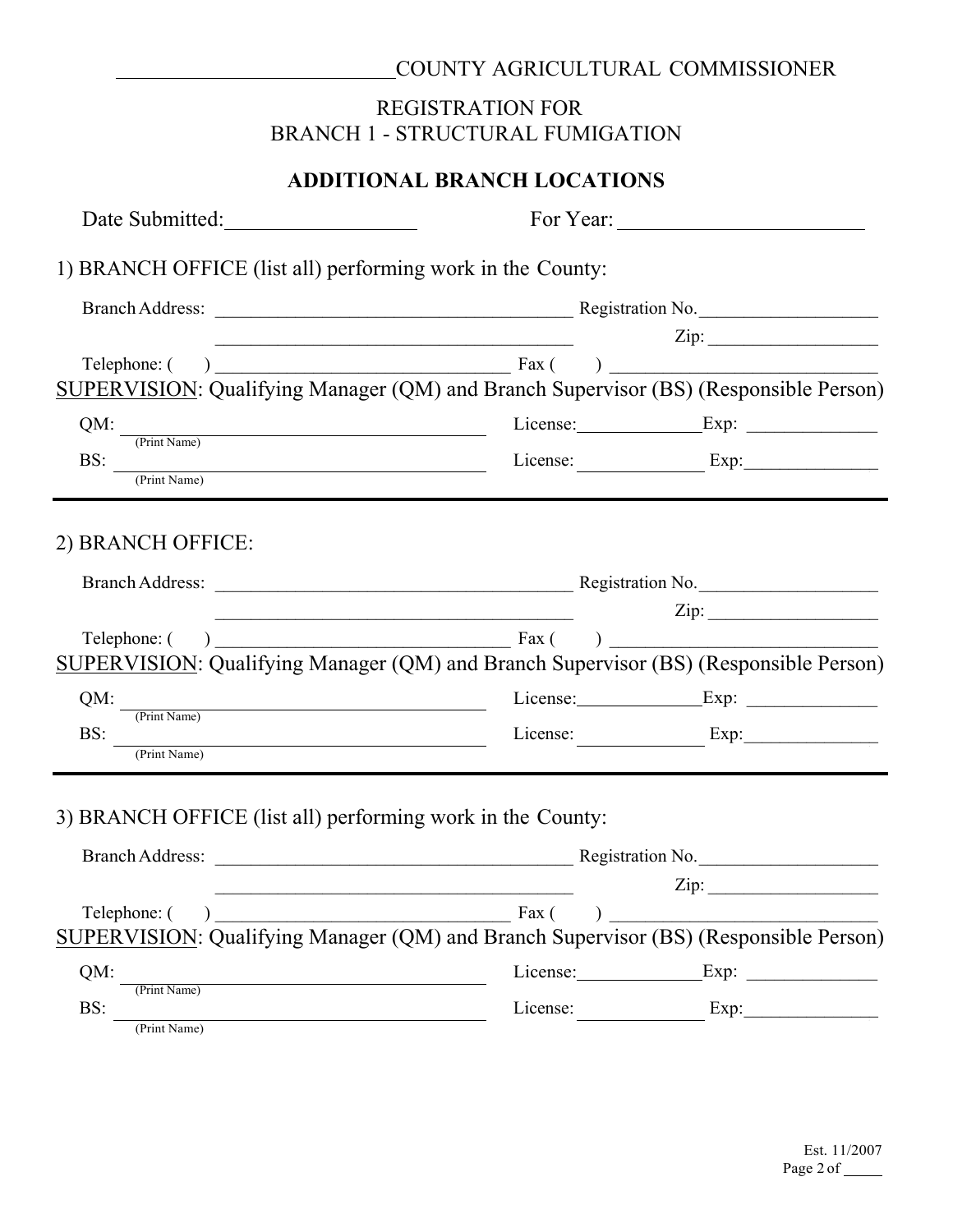## REGISTRATION FOR BRANCH 1 - STRUCTURAL FUMIGATION

#### **LIST OF STRUCTURAL PEST CONTROL OPERATORS / FIELD REPRESENTATIVES**

Date: Company: Instructions: Use 1 sheet per location to record Operators & Field Representatives working in this county. Indicate the location from page 2; e.g., 1, 2, 3 Last Name First Name Branch Location from Page 2 License Number Exp. Date 1 2 3 4 5 6 7 8 9 10 11

| 10 |  |  |  |
|----|--|--|--|
| 11 |  |  |  |
| 12 |  |  |  |
| 13 |  |  |  |
| 14 |  |  |  |
| 15 |  |  |  |
| 16 |  |  |  |
| 17 |  |  |  |
| 18 |  |  |  |
| 19 |  |  |  |
| 20 |  |  |  |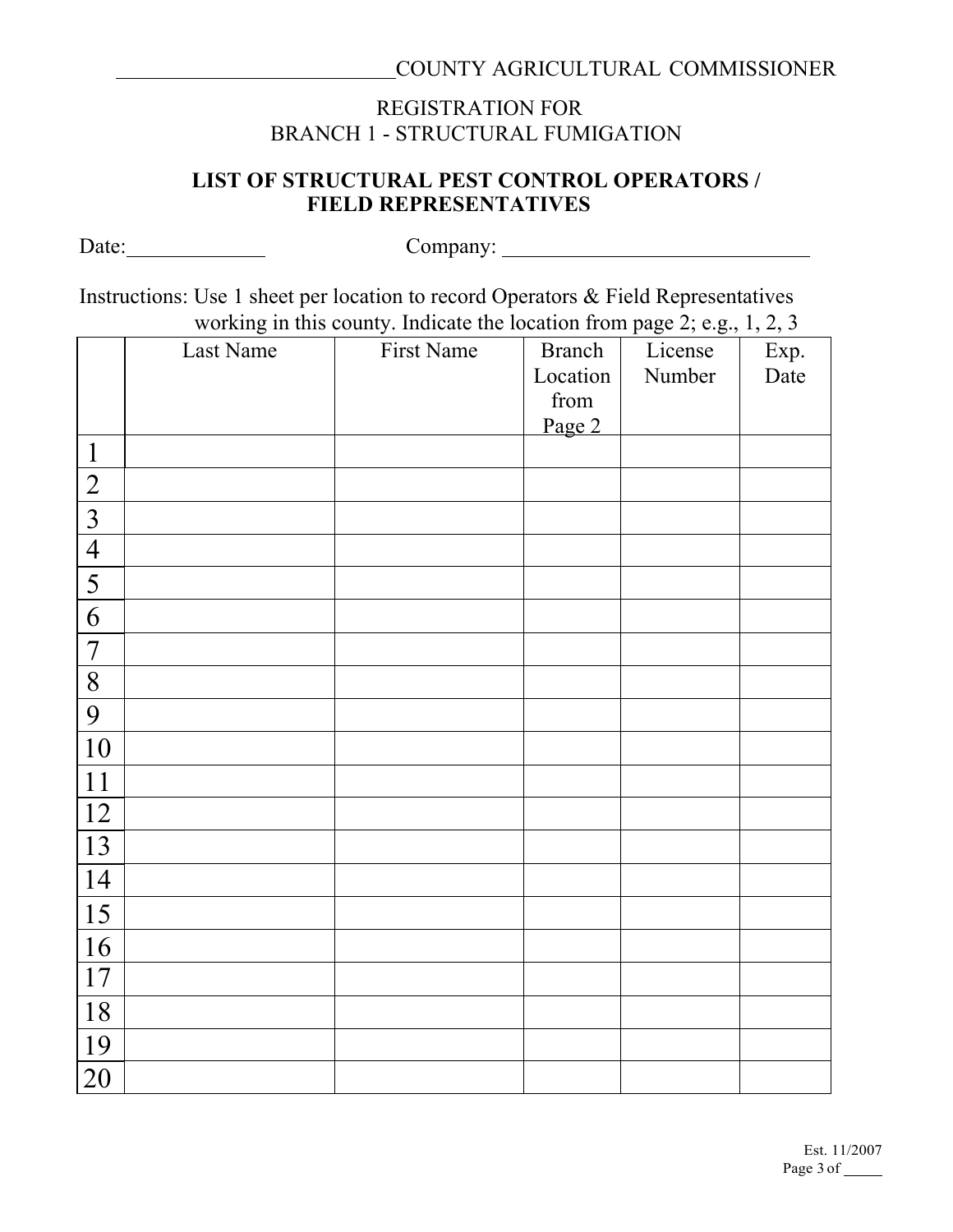#### \_\_\_\_\_\_\_\_\_\_\_\_\_\_\_\_\_\_\_\_\_\_\_\_\_\_\_\_\_\_\_\_\_\_\_ COUNTY AGRICULTURAL COMMISSIONER STRUCTURAL PEST CONTROL BUSINESS / QUALIFYING MANAGER REGISTRATION BRANCH 2 & 3

|                                                                                                                                                                                                                                                                                                                        | For Year: $\frac{1}{2}$ For Year: $\frac{1}{2}$ |  |                                         |
|------------------------------------------------------------------------------------------------------------------------------------------------------------------------------------------------------------------------------------------------------------------------------------------------------------------------|-------------------------------------------------|--|-----------------------------------------|
| <b>COMPANY INFORMATION:</b> Performing work in: Branch 2 $\&$ /or $\Box$ Branch 3                                                                                                                                                                                                                                      |                                                 |  |                                         |
|                                                                                                                                                                                                                                                                                                                        |                                                 |  |                                         |
|                                                                                                                                                                                                                                                                                                                        |                                                 |  |                                         |
|                                                                                                                                                                                                                                                                                                                        |                                                 |  | $\overline{\text{Zip:}}$                |
| Telephone: $( )$ Fax: $( )$ Fax: $( )$ E-mail:                                                                                                                                                                                                                                                                         |                                                 |  |                                         |
| (if different than above)                                                                                                                                                                                                                                                                                              |                                                 |  |                                         |
|                                                                                                                                                                                                                                                                                                                        |                                                 |  | $\chi$ ip: $\chi$ ip: $\chi$ ip: $\chi$ |
| OPR: $\frac{C}{C}$ $\frac{C}{C}$ $\frac{C}{C}$ $\frac{C}{C}$ $\frac{C}{C}$ $\frac{C}{C}$ $\frac{C}{C}$ $\frac{C}{C}$ $\frac{C}{C}$ $\frac{C}{C}$ $\frac{C}{C}$ $\frac{C}{C}$ $\frac{C}{C}$ $\frac{C}{C}$ $\frac{C}{C}$ $\frac{C}{C}$ $\frac{C}{C}$ $\frac{C}{C}$ $\frac{C}{C}$ $\frac{C}{C}$ $\frac{C}{C}$ $\frac{C}{$ |                                                 |  |                                         |
| SUPERVISION: Qualifying Manager (QM) and Branch Supervisor (BS) (Responsible Person)                                                                                                                                                                                                                                   |                                                 |  |                                         |
| $QM:$ $\frac{QM:}{(Print Name)}$ Lic: $\frac{Exp: \Box Brand \geq \sqrt{Brand} \geq 3}{(Print Name)}$                                                                                                                                                                                                                  |                                                 |  |                                         |
| BS: $\frac{\text{Eqs.}}{\text{(Print Name)}}$ Lic: $\frac{\text{Esp:}}{\text{Esp:}}$ $\frac{\text{Branch 2}}{\text{Branch 3}}$                                                                                                                                                                                         |                                                 |  |                                         |
|                                                                                                                                                                                                                                                                                                                        |                                                 |  |                                         |
| <b>REGISTRATION INFORMATION / FEES:</b><br>(Submit all pages with appropriate fees, and signatures)                                                                                                                                                                                                                    |                                                 |  |                                         |
| Total Fees Submitted: \$ ____________ Make check payable to: ____________________                                                                                                                                                                                                                                      |                                                 |  |                                         |
|                                                                                                                                                                                                                                                                                                                        |                                                 |  |                                         |
| Print Name:                                                                                                                                                                                                                                                                                                            |                                                 |  | Date:                                   |
| Signature: I certify that the information provided is TRUE and CORRECT                                                                                                                                                                                                                                                 |                                                 |  | Title:                                  |

#### **THIS REGISTRATION WILL NOT BE VALID IF IT IS NOT ACCOMPANIED BY THE REQUIRED FEE**

**(if applicable).** Food and Agricultural Code section 15204(a) requires each licensed Branch 2 and Branch 3 structural pest control operator qualifying manager and (SPCB) registered company to register with the commissioner prior to operating a structural pest control business in the county. The registration shall cover a calendar year. A fee may also be required at the time of registration. The fee shall be set by the county Board of Supervisors, except that in no case shall the fee exceed the actual cost of processing the registration or ten dollars (\$10), whichever is less. Registrations may be amended to add or change operator qualifying manager and/or branch location(s) during the year for a fee not to exceed ten dollars (\$10).